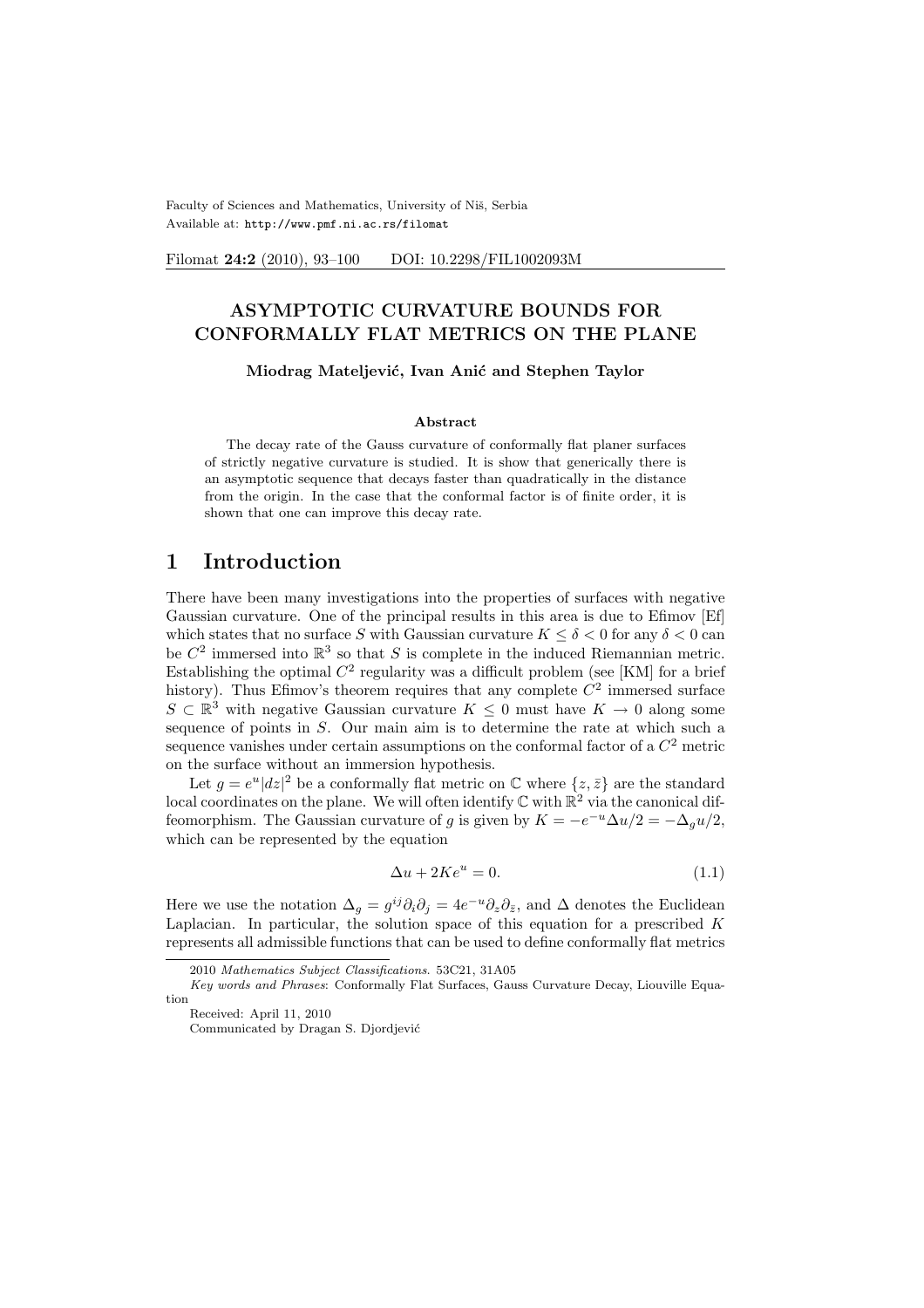on the plane with Gaussian curvature K. For instance, if we take  $K = 0$ , then any harmonic function  $u$  defines a metric  $g$  of trivial Gaussian curvature. Throughout this paper, we will suppose that  $K < 0$ , which by the previous equation implies that  $u : \mathbb{C} \to \mathbb{R}$  is a strictly subharmonic function. We will also use the notation  $|z|$ for the modulus of  $z$  with respect to the Euclidean metric. We note that the local coordinates  $z$  and  $\bar{z}$  are in fact global since the plane is covered by one chart .

We will frequently use the following definition: If  $u$  is a subharmonic function in  $\mathbb C$  (but not harmonic), then the limit

$$
\beta = \lim_{r \to \infty} \frac{I(r, u)}{\ln r} \quad \text{where} \quad I(r, u) = \frac{1}{2\pi} \int_0^{2\pi} u(re^{it}) dt,
$$
 (1.2)

exists and  $\beta \in (0,\infty]$  (cf. section 2), and we say that u is of order  $\beta$ .

We first analyze the asymptotic behavior of  $K$  under the constraint that the function u in the conformal factor of g is of finite order  $\beta$ . In section 2 we prove

**Theorem 1.** Let  $e^u |dz|^2$  be a conformally flat metric on  $\mathbb C$  with Gaussian curvature  $K < 0$ , and suppose u is of finite order  $\beta$ . Then there is no triple  $(s, r_0, C)$  with  $s < \beta + 2$ ,  $C > 0$ , and  $r_0 > 0$  such that

$$
K(z) \le -\frac{C}{2|z|^s} \quad \text{for all} \quad |z| > r_0. \tag{1.3}
$$

In particular, there exists a sequence  $\{z_n\}$  with  $|z_n| \to \infty$  such that  $|z_n|^{\beta^*+2}K(z_n) \to$ 0 for any  $\beta^* \in (0, \beta)$ .

We later give an example to show that this theorem is false if instead one assumes  $s > \beta + 2$ . It would be interesting to find a counterexample or proof for the case  $s = \beta + 2$ . The proof of this theorem requires  $\beta$  to be finite. We next turn to the case where  $\beta = \infty$  and find a weaker result,

**Theorem 2.** Let  $e^u |dz|^2$  be a conformally flat metric on  $\mathbb C$  with Gaussian curvature  $K < 0$ , and suppose u is of order  $\beta = \infty$ . Then there is no pair  $(r_0, C)$  with  $C > 0$ and  $r_0 > 0$  such that

$$
K(z) \le -\frac{C}{2|z|^2} \quad \text{for all} \quad |z| > r_0. \tag{1.4}
$$

We can combine these theorems to get a statement that is independent of  $\beta$ ,

**Corollary 1.** Let  $e^u |dz|^2$  be a conformally flat metric on  $\mathbb C$  with Gaussian curvature  $K < 0$ . Then there is no pair  $(C, r_0)$  with  $C > 0, r_0 > 0$  such that

$$
K(z) \le -\frac{C}{2|z|^2} \quad \text{for all} \quad |z| > r_0. \tag{1.5}
$$

In particular there exists a sequence  $\{z_n\}$  with  $|z_n| \to \infty$ , such that  $|z_n|^2 K(z_n) \to 0$ .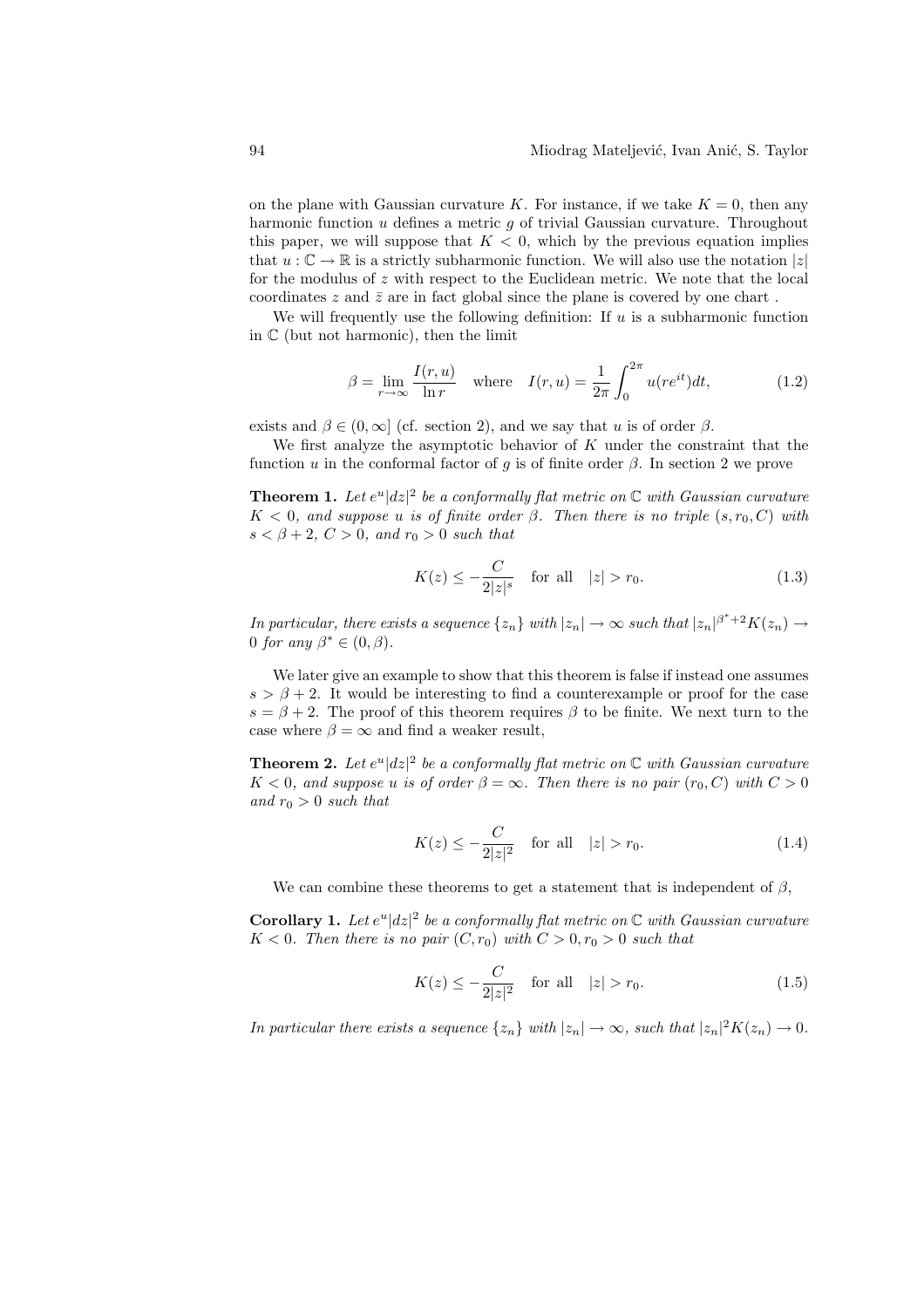Asymptotic Curvature bounds for conformally flat metrics on the plane 95

Note that the hypothesis that the metric is conforamally flat on the plane is crucial. Without this assumption, the following example demonstrates that the theorem is false:

Let  $\rho$  be the Poincaré metric on the unit disk and consider a diffeomorphism  $\omega : \mathbb{R}^2 \to D$  where D is the unit disk, given by  $\omega(z) = \frac{z}{1+|z|}$ . Choose a metric  $\tilde{\rho}$  on  $\mathbb{R}^2$  such that  $\omega$  is an isometry between  $(D, \rho)$  and  $(\mathbb{R}^2, \tilde{\rho})$ . Then  $K_{\tilde{\rho}} \equiv -1$ , and the sequence conclusion of the corollary is false.

A version of Corollary 1 is proved in [Sa] using different techniques. In [Sa], the cases where  $u$  is of finite or infinite order are not distinguished. If  $u$  is of finite order, Theorem 1 requires the curvature to decay faster than in the generic case along some sequence.

Finally, we note that Corollary 1 can be rephrased to show non existence of solutions of the Liouville equation in the plane under certain conditions.

**Corollary 2.** Let  $K(z) \leq -C/|z|^2$  on  $\mathbb{R}^2 - B(0, R)$  for some  $R, C > 0$ . Then there is no solution u of the Liouville equation (1.1) on the plane.

There are also statements analogous to this corollary for both theorems.

# 2 Proof of Theorem 1

Let  $(\mathbb{C}, e^u |dz|^2)$  be a Riemannian surface with negative Gaussian curvature, and let |z| be the standard norm on  $\mathbb{C}$ . Define  $A(s,r) = \{z \in \mathbb{C} | s \le |z| \le r\}$  to be the annulus bounded by the balls  $B_s(0)$ ,  $B_r(0)$  where  $\partial B_s(0)$  is given the clockwise orientation and  $\partial B_r(0)$  the opposite orientation. Then for  $0 \le r_0 < r$ , we use the divergence theorem to compute

$$
\frac{1}{2\pi} \int_{A(r_0,r)} (\Delta_g u) d\mu = \frac{1}{2\pi} \int_{A(r_0,r)} (4e^{-u} \partial_z \partial_{\bar{z}} u) e^u dx dy = \frac{1}{2\pi} \int_{A(r_0,r)} \Delta[u(\rho,\theta)] \rho d\rho d\theta
$$
\n(2.1)

$$
= \frac{1}{2\pi} \int_{\partial A(r_0, r)} (\partial_r u) r d\theta = rI'(r, u) - r_0 I'(r_0, u), \qquad (2.2)
$$

where  $I(r, u)$  is the integral mean of u defined in the introduction,  $\partial_r$  is the outward unit (w.r.t. the Euclidean metric) normal vector field from  $A(r_0, r)$ ,  $d\mu =$  $i/2\sqrt{\det(g)}\,dz\wedge d\bar{z}$  is the volume form on  $(\mathbb{C},g)$ , and  $\{\rho,\theta\}$  are polar coordinates on  $\mathbb{R}^2$ . Now from equation (1.1) we see  $\Delta u > 0$  since we suppose  $K < 0$ . Therefore

$$
rI'(r, u) - r_0I'(r_0, u) > 0,
$$
\n(2.3)

for any  $r_0$ . In particular, letting  $r_0 \to 0$  we see that  $rI'(r, u) > 0$ . Therefore

$$
\beta = \lim_{r \to \infty} \frac{I(r, u)}{\ln r} = \lim_{r \to \infty} rI'(r) \in (0, \infty],
$$
\n(2.4)

For the first theorem we restrict to the case where  $\beta$  is finite, i.e. u is of finite order.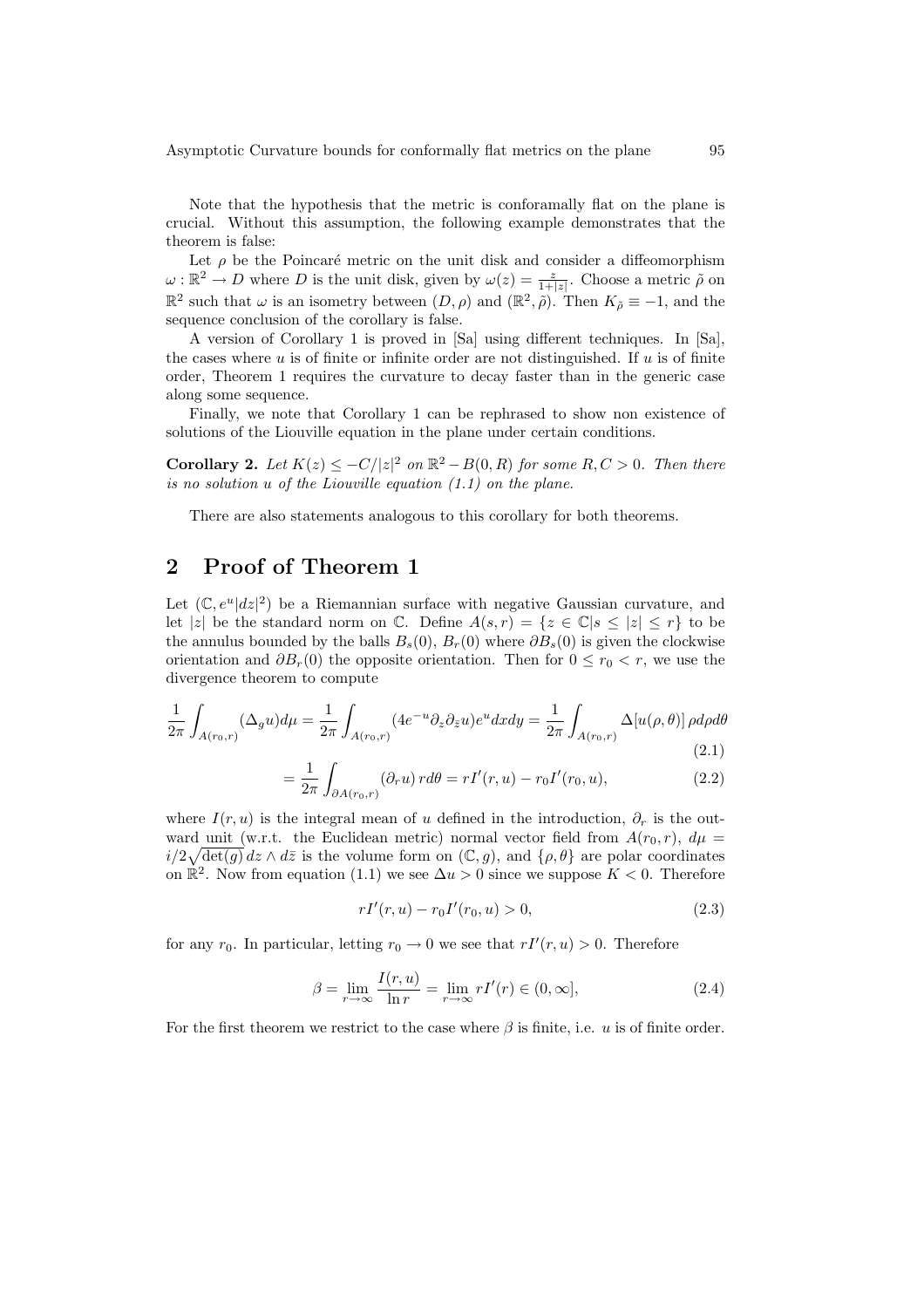Suppose  $e^u |dz|^2$  is a conformally flat metric with negative Gaussian curvature K and, by way of contradiction, suppose that for a fixed  $r_0 > 0$  there is an  $s < \beta + 2$ and  $C > 0$  such that,

$$
K(z) \le -\frac{C}{2|z|^s}, \quad \text{for} \quad |z| > r_0, \ C > 0. \tag{2.5}
$$

Since  $r_0 I'(r_0) > 0$ , for  $r_0 < r/2$  we use equation (2.2) to compute

$$
rI'(r) > -\frac{1}{\pi} \int_{A(r/2,r)} K(\rho, \theta) e^u \rho d\rho d\theta = -\frac{1}{\pi} \int_{r/2}^r \int_0^{2\pi} K(\rho e^{i\theta}) e^{u(\rho e^{i\theta})} \rho d\rho d\theta
$$
  
> 
$$
- \frac{C}{2\pi} \int_{r/2}^r \int_0^{2\pi} \rho^{1-s} e^{u(\rho e^{i\theta})} d\rho d\theta > \frac{C}{2\pi} \left( r - \frac{r}{2} \right) \int_0^{2\pi} \left( \frac{r}{2} \right)^{1-s} e^{u(re^{i\theta}/2)} d\theta
$$
  
= 
$$
\frac{\tilde{C}}{r^{s-2}} \frac{1}{2\pi} \left[ \int_0^{2\pi} e^{u(re^{i\theta})/2} d\theta \right] \ge \frac{\tilde{C}}{r^{s-2}} \exp\left( \frac{1}{2\pi} \int_0^{2\pi} u(re^{i\theta}/2) d\theta \right)
$$

where we have used Jensen's inequality to establish the last inequality and introduced a new constant  $\tilde{C}$ . Hence we find

$$
rI'(r) \ge \frac{\tilde{C}}{r^{s-2}} e^{I(r/2,u)}.
$$
\n(2.6)

We wish to take a limit of this inequality. First we note that since  $u$  is of finite order  $\beta$ , asymptotically  $I(r/2, u) \approx \beta \ln r$  and hence  $e^{I(r/2, u)} \approx r^{\beta}$ . Thus

$$
\beta = \lim_{r \to \infty} rI'(r) \ge C \lim_{r \to \infty} r^{2-s+\beta},\tag{2.7}
$$

so if  $s < \beta + 2$ ,  $\beta$  is not finite and we have a contradiction, which establishes Theorem 1.

# 3 Proof of Theorem 2

Our method of proof for the first theorem does not generalize to the  $\beta = \infty$  case. We will thus proceed with a slightly different strategy. Again, by way of contradiction, suppose the hypotheses of Theorem 2 hold and that  $K \leq -C/|z|^2$  for  $C > 0$ and all z that satisfy  $|z| > r_0$  for some sufficiently large  $r_0$ . We will use the fact that  $\Upsilon = e^{I(r,u)}$  is a convex function to establish inequalities that contradict this curvature bound. With this in mind, we first prove a lemma:

**Lemma 1.** Let  $\alpha > 1$ ,  $s > 0$ , and  $g \in C^1(x_0, \infty)$  with  $x_0 > 0$  where  $g > 0$ ,  $g' > 0$  and  $\lim_{x \to \infty} g(x) = \infty$ . Define  $E_s^{\alpha} = \{x > x_0 : xg'(x) \ge sg^{\alpha}(x)\}\$ . Then  $g > 0$  and  $\lim_{x \to \infty} g(x) = \infty$ . Define  $E_s^* = \{x > x_0 : xg(x) \ge sg^{\alpha}(\mu(E_s^{\alpha}) < \infty$  where  $\mu$  is the measure  $\mu(A) = \int_A x^{-1} dx$  with  $A \subset (x_0, \infty)$ .

Proof: Using the fact that  $E_s^{\alpha} \subset (x_0, \infty)$  we compute

$$
\frac{1}{\alpha - 1} \frac{1}{g^{\alpha - 1}} = \int_{x_0}^{\infty} \frac{g'(x)}{g^{\alpha}(x)} dx \ge \int_{E_s^{\alpha}} \frac{g'(x)}{g^{\alpha}(x)} dx \ge s \int_{E_s^{\alpha}} \frac{dx}{x} = s\mu(E_s^{\alpha})
$$
(3.1)

which proves the lemma. We will only need the following corollary: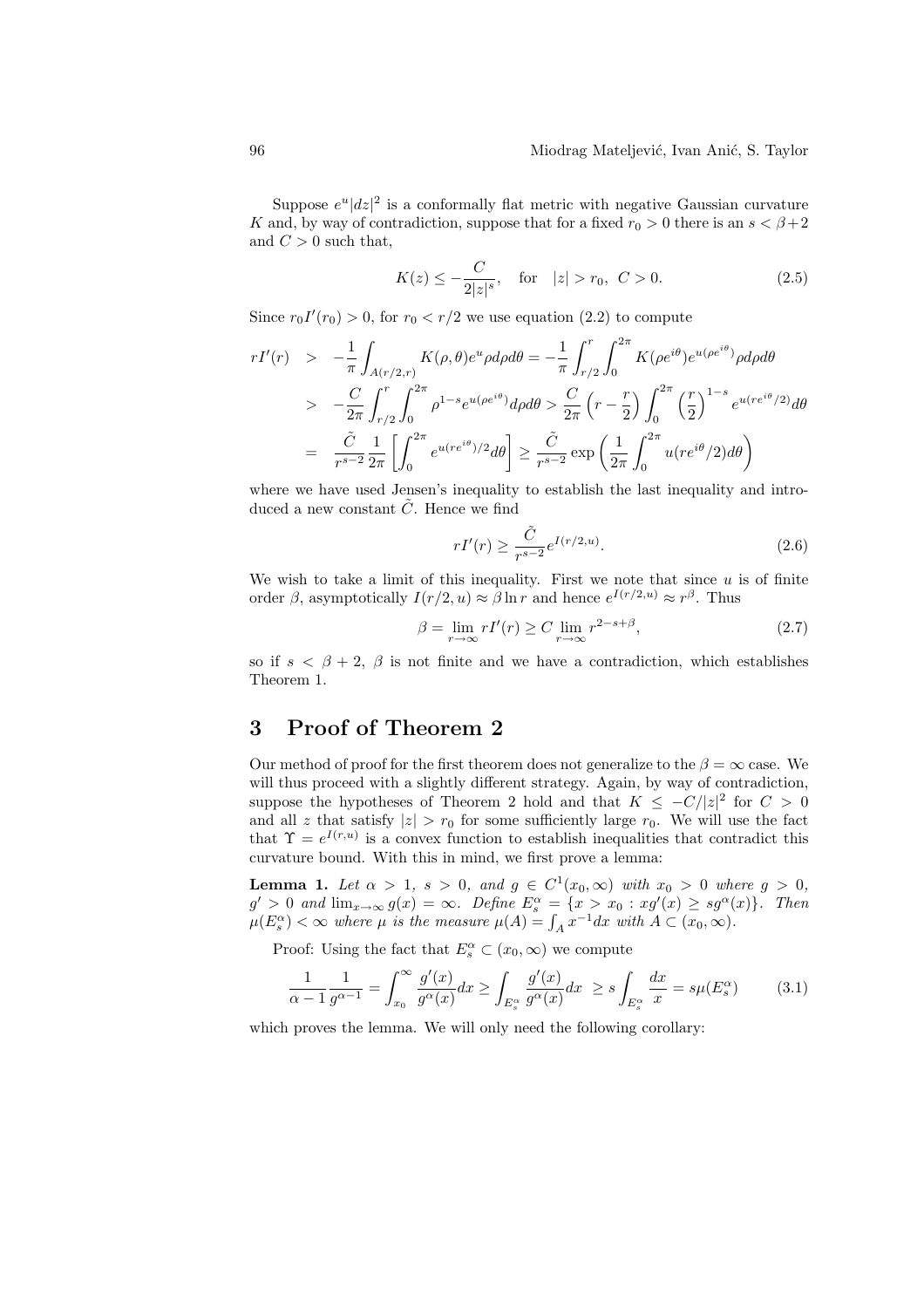Corollary 3. Let  $\alpha > 1$ ,  $s > 0$ , and  $x_0 > 0$ . If  $g, g_1$  satisfy the conditions of Lemma 1, then for each  $x_1 > x_0$  there exists an  $x > x_1$  such that  $g'(x) < sg^{\alpha}(x)$ and  $g'_1(x) < sg_1^{\alpha}(x)$ .

We now proceed with the proof of the theorem. Again let  $e^u |dz|^2$  be a conformally flat metric where now u has infinite order. Suppose  $K(z) \leq -C/2|z|^2$  and note from the proof of the previous theorem that  $rI'(r,u) \geq \tilde{C} \exp(I(r/2, u))$ . Let  $\gamma > 1$ . Since  $I(u, r) \to \infty$  for large r, we have

$$
I'(r) \ge \frac{\tilde{C}}{r} e^{I(r/2, u)} \ge \frac{\gamma}{r}.
$$
\n(3.2)

Integrating the inequality, we see  $I(r, u) \ge \gamma \ln r + C$ , from which we find  $\exp(I(r/2, u)) \ge$  $\widetilde{C}r^{\gamma}$ . Thus  $rI'(r,u) \geq \widetilde{C}e^{I(r/2)} \geq \widetilde{C}r^{\gamma}$  which shows  $I'(u,r) \to \infty$ .

Now from equation (2.2), we compute

$$
(rI'(r))' = -\frac{r}{\pi} \int_0^{2\pi} K(re^{i\theta}) e^{u(re^{i\theta})} d\theta > \frac{C}{r\pi} \int_0^{2\pi} e^{u(re^{i\theta})} d\theta \ge \frac{C}{r} e^{I(r)},\qquad(3.3)
$$

where we used the curvature bound assumption and Jensen's inequality. Differentiating yields

$$
r^2I'' + rI' \ge Ce^I,\tag{3.4}
$$

for r sufficiently large. Now note that

$$
\Upsilon' = I'e^{I}, \quad \Upsilon'' = ((I')^{2} + I'') e^{I}. \tag{3.5}
$$

Since  $I' \to \infty$ , for r large enough, we have  $r^2(I')^2 \geq rI'$ . Therefore  $r^2I'' + r^2(I')^2 \geq$  $Ce^{I(r)} > 0$  which shows  $\Upsilon'' > 0$ , i.e.  $\Upsilon$  is a convex function. We substitute

$$
I' = \frac{\Upsilon'}{\Upsilon}, \quad I'' = \frac{\Upsilon \Upsilon'' - (\Upsilon')^2}{\Upsilon^2} \le \frac{\Upsilon''}{\Upsilon}, \tag{3.6}
$$

into differential inequality (3.5) to find

$$
r^2 \Upsilon'' + r \Upsilon' \ge C \Upsilon^2. \tag{3.7}
$$

Now note that  $\Upsilon$  and  $\Upsilon'$  satisfy the hypotheses of Corollary 3. Therefore for every  $\alpha > 0$  and  $s > 0$  there is an  $\tilde{r}$  with

$$
\tilde{r}\Upsilon'(\tilde{r}) < s\Upsilon^{\alpha}(\tilde{r}), \quad \tilde{r}\Upsilon''(\tilde{r}) < s(\Upsilon'(\tilde{r}))^{\alpha}.\tag{3.8}
$$

Combining these estimates, we find

$$
\tilde{r}\Upsilon'' < s\left(\frac{s}{\tilde{r}}\Upsilon^{\alpha}\right)^{\alpha} = \frac{s^{\alpha+1}}{\tilde{r}^{\alpha}}\Upsilon^{\alpha^2} < s^{\alpha+1}\Upsilon^{\alpha^2},\tag{3.9}
$$

since  $\tilde{r} > 1$ . Now note that the inequality  $\Upsilon < \Upsilon^2$  (which holds for large r) implies

$$
\tilde{r}^2 \Upsilon''(\tilde{r}) + \tilde{r} \Upsilon'(\tilde{r}) < s^{\alpha+1} \Upsilon^{\alpha^2}(\tilde{r}) + s \Upsilon^{\alpha}(\tilde{r}) < (s + s^{\alpha+1}) \Upsilon^{\alpha^2}.\tag{3.10}
$$

Fixing  $\alpha =$  $\overline{2}$  and  $s + s^{\alpha+1} = C$  we find

$$
\tilde{r}^2 \Upsilon''(\tilde{r}) + \tilde{r} \Upsilon'(\tilde{r}) < C \Upsilon^2(\tilde{r}),\tag{3.11}
$$

which contradicts inequality (3.7). Therefore  $K > -C/2|z|^2$ , which proves the theorem.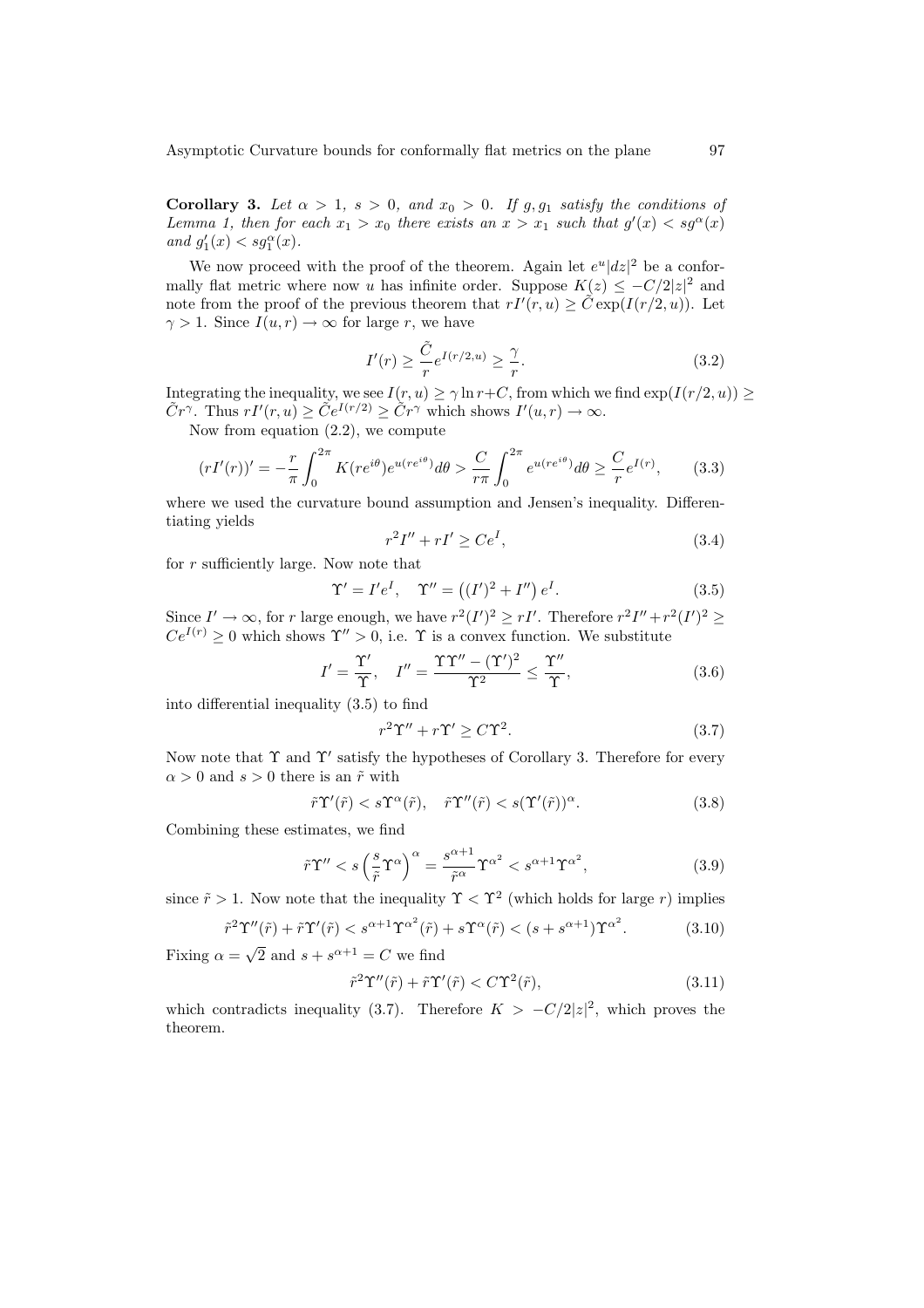#### 4 Examples and Discussion

We now give several examples which provide intuition for the theorems and demonstrate their limitations. If  $g = e^u |dz|^2$  is a metric on C one can choose u to be different subharmonic functions so that  $g$  satisfies the negative Gaussian curvature condition that is relevant to the theorems. First, consider  $u = a + b|z|^{2n}$  where  $b, n > 0$ . Then  $\Delta u = 4bn^2 |z|^{2(n-1)} > 0$  and u is of infinite order, i.e.  $\beta = \infty$ . We compute  $K = -C|z|^{2(n-1)}e^{-b|z|^{2n}}$  where  $C > 0$ , which satisfies the asymptotic curvature bound of our second theorem. We can also generalize this example by taking a superposition over  $n$ , i.e.

$$
\tilde{u} = a + b \int_0^{\Lambda} |z|^{2\alpha} d\alpha.
$$
\n(4.1)

is also a subharmonic function of infinite order whose associated metric satisfies the asymptotic curvature bounds of Theorem 2.

Now consider  $u = \ln\left(|c + |z|^{2a}|^{1/b}\right)$  for  $0 < a, b, c < \infty$ . Then

$$
\Delta u = \frac{4a^2c|z|^{2a-2}}{b(c+|z|^{2a})^2} > 0,
$$
\n(4.2)

and  $\beta = 2a/b$ . In particular,

$$
K = -\frac{C|z|^{2a-2}}{(c+|z|^{2a})^{2-b^{-1}}},\tag{4.3}
$$

and thus asymptotically we have

$$
K \approx -C|z|^{(2a-2)-(4a+2a/b)} = \frac{-C}{|z|^{\beta(b+1)+2}}.\tag{4.4}
$$

Since  $a > 0$  can be made arbitrarily small, this example shows Theorem 1 is false for  $s > \beta + 2$ . However, note that

$$
\lim_{z \to \infty} |z|^{\beta+2} K(z) = 0,
$$

i.e. the sequence statement in the theorem remains valid in this case. It would be interesting to find an example where u is a finite number  $\beta$  and

$$
\liminf_{z \to \infty} |z|^{\beta+2} K(z) > 0.
$$

The properties of solutions to the prescribed Gauss curvature equation on the plane were studied in [CN1, CN2]. Specifically, suppose  $K \leq 0$  in  $\mathbb{R}^2$  and  $K(z) \sim$  $-|z|^{-l}$  near  $\infty$  for some constant  $l > 2$ . Then for each  $\alpha \in (0, \frac{l-2}{2})$ , (1.1) possesses a unique solution

$$
u_{\alpha}(z) = \alpha \ln|z| + O(1), \quad \text{near } \infty. \tag{4.5}
$$

The function  $U$  given by

$$
U(x) = \sup\{u(x)|\ u \text{ is a solution of (1.1) in } \mathbb{R}^2\}
$$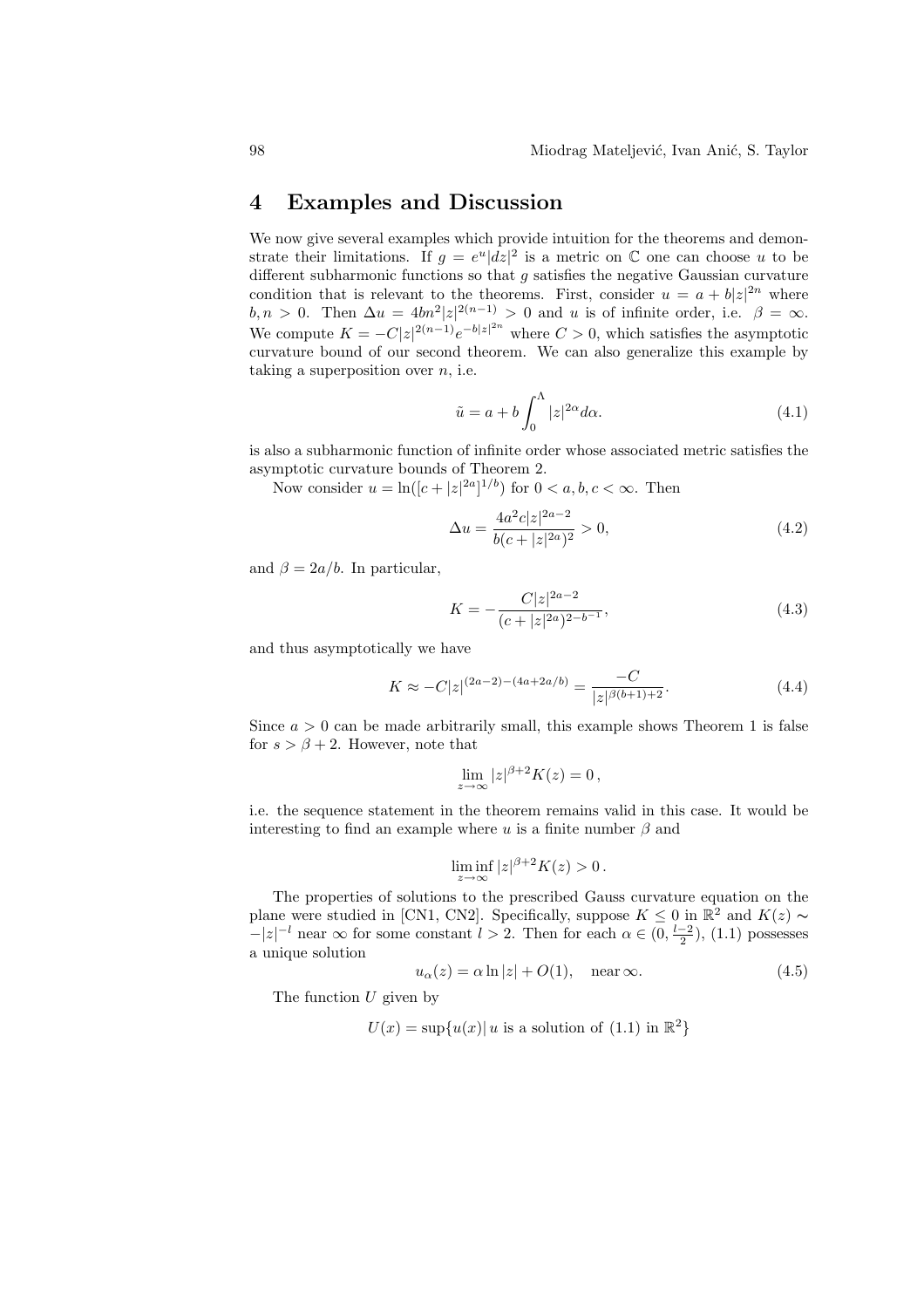is well-defined on  $\mathbb{R}^2$  and is also a solution of (1.1) in  $\mathbb{R}^2$ . Moreover, if u is an arbitrary solution of (1.1) in  $\mathbb{R}^2$ , then either  $u \equiv U$  or  $u \equiv u_\alpha$  for some  $\alpha \in (0, \frac{l-2}{2})$ .

Let u be an arbitrary solution of (1.1) in  $\mathbb{R}^2$ . Then either  $u \equiv U$  or  $u \equiv u_\alpha$ for some  $\alpha \in (0, \frac{l-2}{2})$ . If  $\frac{l-2}{2} > \alpha > \beta$ , then  $u_{\alpha} > u_{\beta}$  in  $\mathbb{R}^2$ . Furthermore, the asymptotic behavior of the maximal solution U near  $\infty$  is given by

$$
U(z) = \frac{l-2}{2}\ln|z| - \ln(\ln|z|) + O(1).
$$
 (4.6)

Since U is of order  $\beta = \frac{l-2}{2}$ , we have  $|z|^{\beta+2}K(z) \to 0$  when  $z \to \infty$ .

It is interesting to note the constraints Corollary 1 puts on metrics of constant negative curvature. Given a  $C^2$  metric g on  $\mathbb{R}^2$  there is  $C^{2,\alpha}$  diffeomorphism  $w =$  $\phi(z)$  from  $\mathbb{R}^2$  onto  $\mathbb{R}^2$  or D such that g is conformally flat in the  $w, \bar{w}$  coordinates c.f. [J]. If  $g = e^{u(w,\bar{w})} |dw|^2$  on the plane, and has constant negative curvature, then Corollary 1 requires  $u(z, \bar{z})$  cannot be defined on the entire complex plane. One interesting implication of this statement is that there is no model of hyperbolic geometry that can be defined on the entire plane.

Finally, we note that there is no analogue of Corollary 1 in higher dimensions. Consider a conformally flat metric  $g = u^{4/(n-2)}\delta$ , where  $\delta$  is the Euclidean metric, with  $u > 0$  on  $\mathbb{R}^n$  for  $n \geq 3$ . Then the scalar curvature  $R_g$  of g is given by

$$
R_g = -4\frac{n-1}{n-2}u^{\frac{n-2}{n+2}}\Delta_g u.
$$
\n(4.7)

Thus if we take  $u(x) = |x|^2$ , then we see that  $R_g(x) \to -\infty$  in any direction as  $|x| \to \infty$ , so Corollary 1 does not generalize.

### References

- [CF] X. Chen, A. Fang, A SchwarzPick inequality for harmonic quasiconformal mappings and its applications, J. Math. Anal. Appl. (2010), doi:10.1016/j.jmaa.2010.02.031
- [CN1] Cheng, Kuo-Shung; Ni, Wei-Ming, On the structure of the conformal Gaussian curvature equation on  $\mathbb{R}^2$ , Duke Math. J. 62, No.3, 721-737 (1991).
- [CN2] Cheng, Kuo-Shung; Ni, Wei-Ming, On the structure of the conformal Gaussian curvature equation on  $\mathbb{R}^2$  II, Math. Ann. 290, No.4, 671-680 (1991).
- [CL] Cheng, Kuo-Shung; Lin, Chang-Shou, Conformal metrics with prescribed nonpositive Gaussian curvature on  $\mathbb{R}^2$ , Calc. Var. Partial Differ. Equ. 11, No.2, 203-231 (2000).
- [Ef] Efimov, A.M.S. Translations. Series 2, Vol. 66, 1968, 154-190.
- [HK] Hayman, W.K.; Kennedy, P.B., Subharmonic Functions Volume I, London Mathematical Society Monographs. No.9. London-New York-San Francisco: Academic Press (1976).